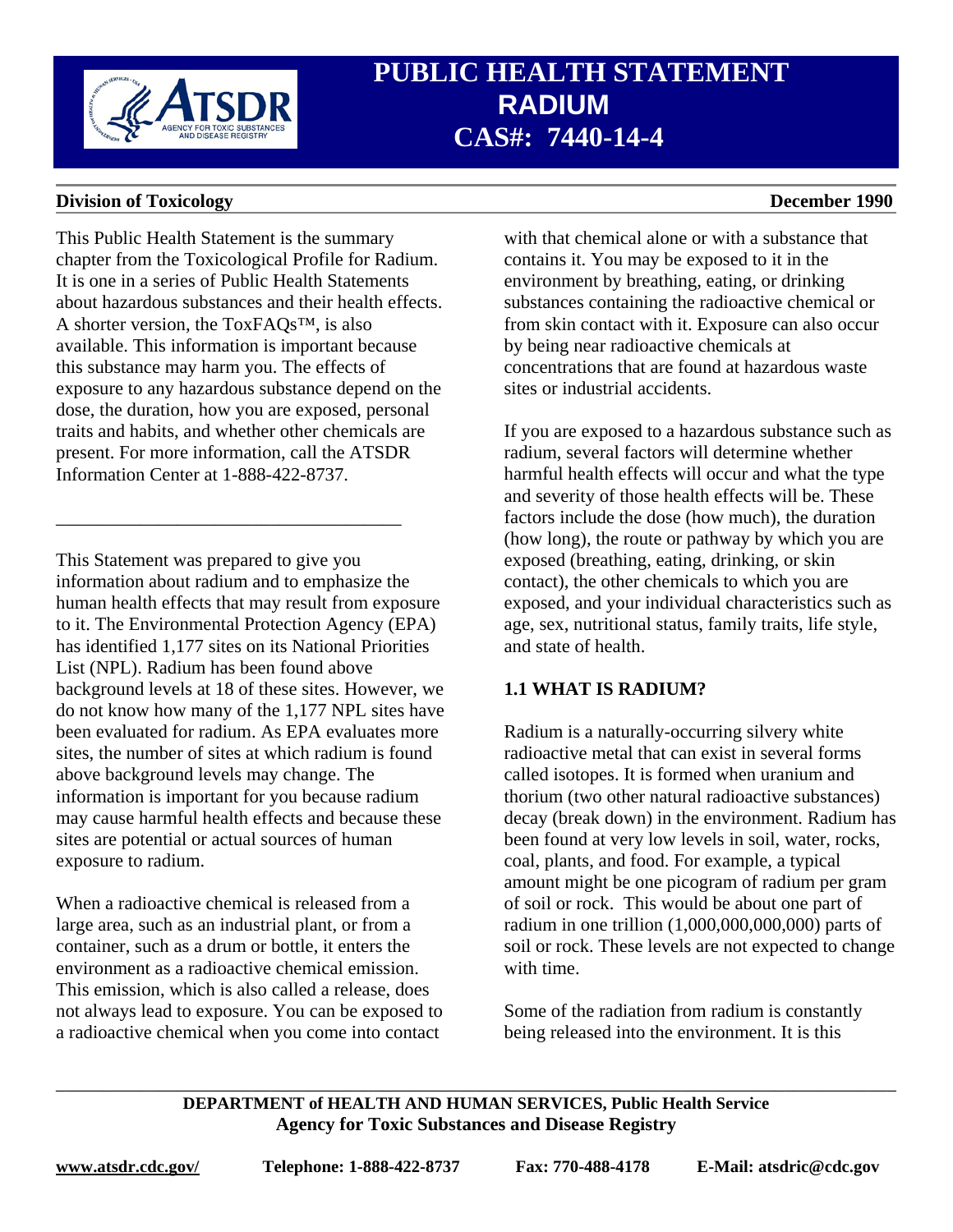

#### **Division of Toxicology December 1990**

release of radiation that causes concern about the safety of radium and all other radioactive substances. Each isotope of radium releases radiation at its own rate. One isotope, radium-224 for example, releases half of its radiation in about three and a half days; whereas another isotope, radium-226, releases half of its radiation in about 1,600 years.

When radium decays it divides into two parts. One part is called radiation, and the second part is called a daughter. The daughter, like radium, is not stable; and it also divides into radiation and another daughter. The dividing continues until a stable, nonradioactive daughter is formed. During the decay process, alpha, beta, and gamma radiations are released. Alpha particles can travel only a short distance and cannot travel through your skin. Beta particles can penetrate through your skin, but they cannot go all the way through your body. Gamma radiation, however, can go all the way through your body. Thus, there are several types of decay products that result from radium decay.

## **1.2 HOW MIGHT I BE EXPOSED TO RADIUM?**

Because radium is present, usually at very low levels, in the surrounding environment, you are always exposed to it and to the small amounts of radiation that it releases to its surroundings. You may be exposed to higher levels of radium if you live in an area where it is released into the air from the burning of coal or other fuels, or if your drinking water is taken from a source that is high in natural radium, such as a deep well, or from a source near a radioactive waste disposal site.

Levels of radium in public drinking water are usually less than one picocurie per liter of water (about one quart), although higher levels (more than 5 picocuries per liter) have been found. A picocurie (pCi) is a very small amount of radioactivity, and it is associated with about a trillionth of a gram (a picogram) of radium. (There are approximately 28 grams in an ounce.) No information is available about the amounts of radium that are generally present in food and air. You may also be exposed to higher levels of radium if you work in a uranium mine or in a plant that processes uranium ores.

## **1.3 HOW CAN RADIUM ENTER AND LEAVE MY BODY?**

Radium can enter the body when it is breathed in or swallowed. It is not known if it can be taken in through the skin. If you breathe radium into your lungs, some may remain there for months; but it will gradually enter the blood stream and be carried to all parts of the body, especially the bones.

For months after exposure, very small amounts leave the body daily through the feces and urine. If radium is swallowed in water or with food, most of it (about 80%) will promptly leave the body in the feces. The other 20% will enter the blood stream and be carried to all parts of the body, especially the bones. Some of this radium will then be excreted in the feces and urine on a daily basis.

## **1.4 HOW CAN RADIUM AFFECT MY HEALTH?**

There is no clear evidence that long-term exposure to radium at the levels that are normally present in the environment (for example, 1 pCi of radium per

\_\_\_\_\_\_\_\_\_\_\_\_\_\_\_\_\_\_\_\_\_\_\_\_\_\_\_\_\_\_\_\_\_\_\_\_\_\_\_\_\_\_\_\_\_\_\_\_\_\_\_\_\_\_\_\_\_\_\_\_\_\_\_\_\_\_\_\_\_\_\_\_\_\_\_\_\_\_\_\_\_\_\_\_\_\_\_\_\_\_ **DEPARTMENT of HEALTH AND HUMAN SERVICES, Public Health Service Agency for Toxic Substances and Disease Registry** 

**www.atsdr.cdc.gov/ Telephone: 1-888-422-8737 Fax: 770-488-4178 E-Mail: atsdric@cdc.gov**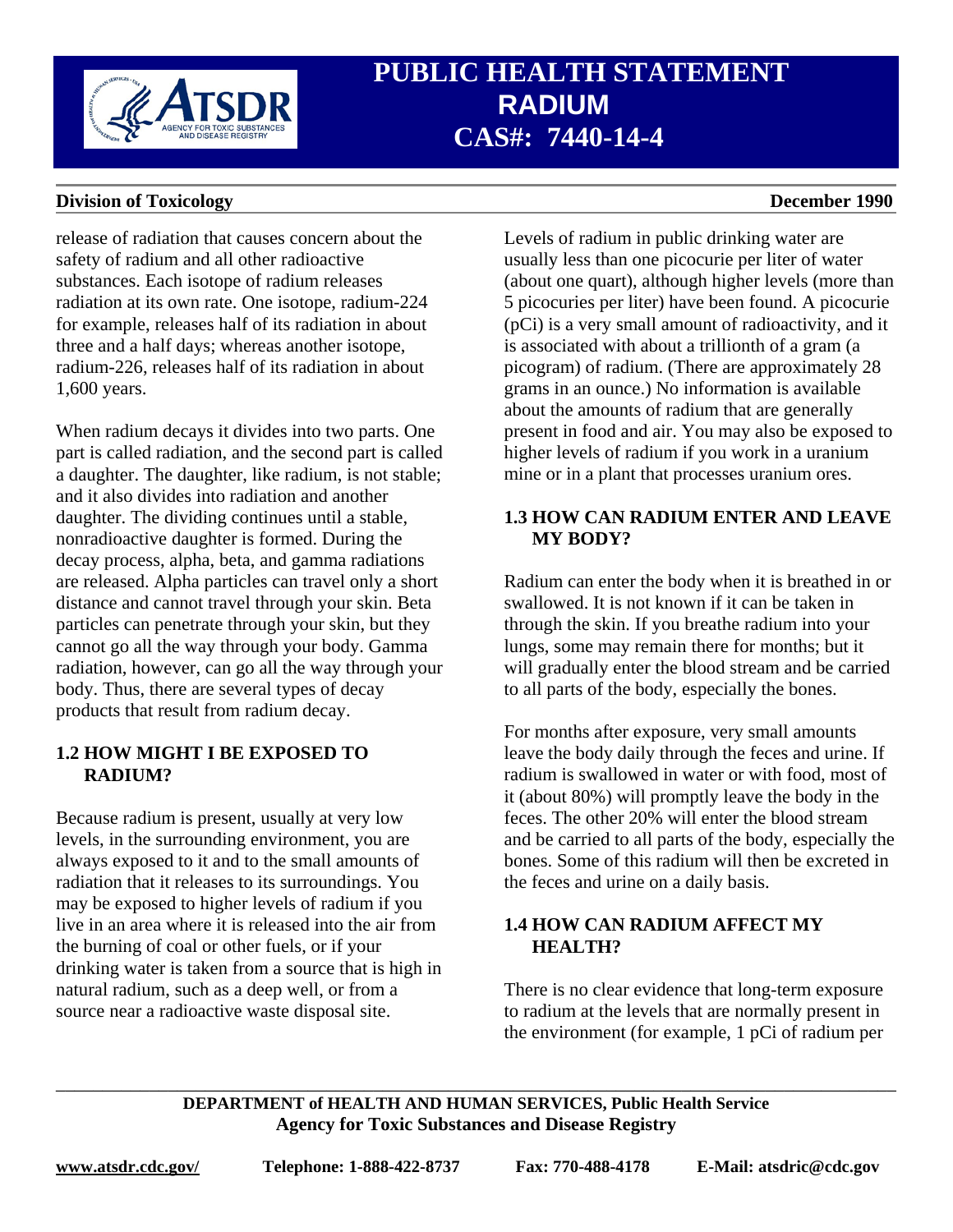

### **Division of Toxicology December 1990**

gram of soil) is likely to result in harmful health effects. However, exposure to higher levels of radium over a long period of time may result in harmful effects including anemia, cataracts, fractured teeth, cancer (especially bone cancer), and death. Some of these effects may take years to develop and are mostly due to gamma radiation. Radium gives off gamma radiation, which can travel fairly long distances through air. Therefore, just being near radium at the high levels that may be found at some hazardous waste sites may be dangerous to your health.

## **EFFECTS? 1.5 WHAT LEVELS OF EXPOSURE HAVE RESULTED IN HARMFUL HEALTH**

Radium has been shown to cause adverse health effects such as anemia, cataracts, fractured teeth, cancer and death. The relationship between the amount of radium that you are exposed to and the amount of time necessary to produce these effects is not known. Although there is some uncertainty as to how much exposure to radium increases your chances of developing a harmful health effect, the greater the total amount of your exposure to radium, the more likely you are to develop one of these diseases.

## **1.6 IS THERE A MEDICAL TEST TO DETERMINE WHETHER I HAVE BEEN EXPOSED TO RADIUM?**

There are few medical tests to determine if you have been exposed to radium. There is a urine test to determine if you have been exposed to a source of radioactivity such as radium. There is also a test to measure the amount of radon, a breakdown

product of radium, when it is exhaled. These tests require special equipment and cannot be done in a doctor's office. Another test can measure the total amount of radioactivity in the body; however, this test is not used except in special cases of high exposure.

## **1.7 WHAT RECOMMENDATIONS HAS THE FEDERAL GOVERNMENT MADE TO PROTECT HUMAN HEALTH?**

The EPA has set a drinking water limit of 5 picocuries per liter (5 pCi/L) for radium-226 and radium-228 (combined).

The EPA has set a soil concentration limit for radium-226 in uranium and thorium mill tailings of 5 picocuries per gram in the first 15 centimeters of soil and 15 picocuries per gram in deeper soil.

The federal recommendations have been updated as of July 1999.

## **1.8 WHERE CAN I GET MORE INFORMATION?**

If you have any more questions or concerns, please contact your community or state health or environmental quality department or:

Agency for Toxic Substances and Disease Registry Division of Toxicology 1600 Clifton Road NE, Mailstop F-32 Atlanta, GA 30333

#### **Information line and technical assistance:**  Phone: 888-422-8737 FAX: (770)-488-4178

\_\_\_\_\_\_\_\_\_\_\_\_\_\_\_\_\_\_\_\_\_\_\_\_\_\_\_\_\_\_\_\_\_\_\_\_\_\_\_\_\_\_\_\_\_\_\_\_\_\_\_\_\_\_\_\_\_\_\_\_\_\_\_\_\_\_\_\_\_\_\_\_\_\_\_\_\_\_\_\_\_\_\_\_\_\_\_\_\_\_ **DEPARTMENT of HEALTH AND HUMAN SERVICES, Public Health Service Agency for Toxic Substances and Disease Registry** 

www.atsdr.cdc.gov/

**www.atsdr.cdc.gov/ Telephone: 1-888-422-8737 Fax: 770-488-4178 E-Mail: atsdric@cdc.gov**